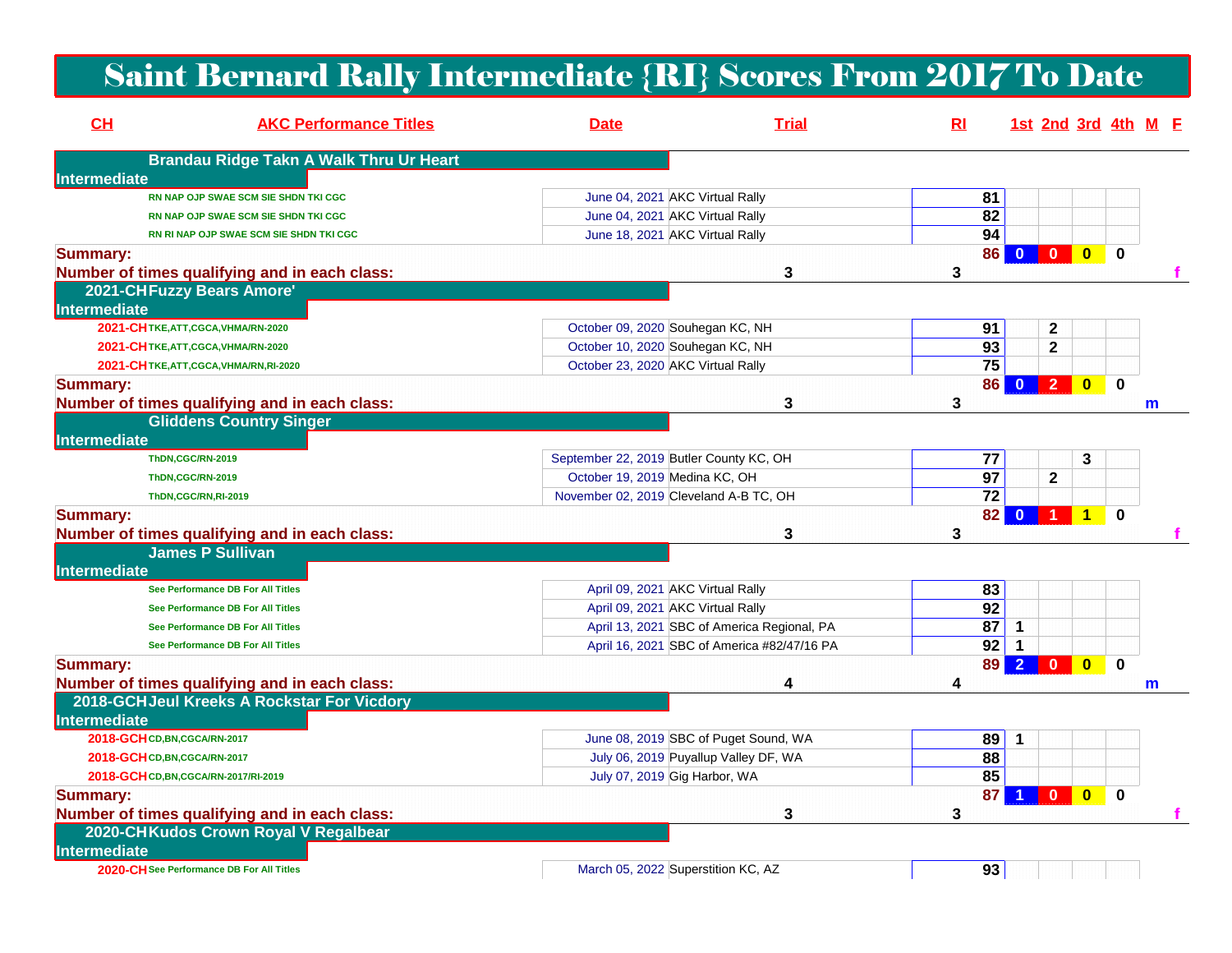| CL                              | <b>AKC Performance Titles</b>                                                            | <b>Date</b>                                    | <b>Trial</b>                               | $R_{\rm I}$ |    | 1st 2nd 3rd 4th M E            |              |          |   |
|---------------------------------|------------------------------------------------------------------------------------------|------------------------------------------------|--------------------------------------------|-------------|----|--------------------------------|--------------|----------|---|
|                                 | 2020-CH See Performance DB For All Titles                                                | March 06, 2022 Superstition KC, AZ             |                                            |             | 85 |                                |              |          |   |
| <b>Summary:</b>                 |                                                                                          |                                                |                                            |             | 89 | $\mathbf{0}$<br>$\bf{0}$       | $\mathbf{0}$ | 0        |   |
|                                 | Number of times qualifying and in each class:                                            |                                                | 2                                          | 2           |    |                                |              |          | m |
|                                 | <b>Kudos to Troopers Sonny Boy</b>                                                       |                                                |                                            |             |    |                                |              |          |   |
| Intermediate                    |                                                                                          |                                                |                                            |             |    |                                |              |          |   |
| <b>RN-2015</b>                  |                                                                                          | January 29, 2022 Kachina KC, AZ                |                                            |             | 78 |                                |              |          |   |
| <b>Summary:</b>                 |                                                                                          |                                                |                                            |             | 78 | $\mathbf{0}$<br>$\bf{0}$       | $\mathbf{0}$ | 0        |   |
|                                 | Number of times qualifying and in each class:                                            |                                                |                                            | 1           |    |                                |              |          | m |
|                                 | <b>Mistihil Over The Moon</b>                                                            |                                                |                                            |             |    |                                |              |          |   |
| Intermediate                    |                                                                                          |                                                |                                            |             |    |                                |              |          |   |
| <b>RN-2013</b>                  |                                                                                          | September 18, 2018 SBC of America Regional, OR |                                            |             | 83 | $\mathbf 1$                    |              |          |   |
| <b>RN-2013</b>                  |                                                                                          | September 20, 2018 SBC of America #80/45/14 OR |                                            |             | 85 | $\mathbf{1}$                   |              |          |   |
|                                 | RN-2013/RI-2018                                                                          | October 20, 2018 Wenatchee KC, WA              |                                            |             | 79 |                                |              |          |   |
| <b>Summary:</b>                 |                                                                                          |                                                |                                            |             | 82 | $\overline{2}$<br>$\mathbf{0}$ | $\mathbf{0}$ | $\bf{0}$ |   |
|                                 | Number of times qualifying and in each class:                                            |                                                | 3                                          | 3           |    |                                |              |          |   |
|                                 | 2018-GCHMistihil Promises Promises Rules                                                 |                                                |                                            |             |    |                                |              |          |   |
| Intermediate                    |                                                                                          |                                                |                                            |             |    |                                |              |          |   |
| 2018-GCH CD, BN/RN-2014         |                                                                                          | August 10, 2018 SBC of Puget Sound, WA         |                                            |             | 78 | $\mathbf 1$                    |              |          |   |
| 2018-GCH CD, BN/RN-2014         |                                                                                          | November 17, 2018 Whidbey Island KC, WA        |                                            |             | 76 |                                |              |          |   |
| 2018-GCH CD, BN/RN-2014/RI-2018 |                                                                                          | November 18, 2018 Whidbey Island KC, WA        |                                            |             | 82 |                                |              |          |   |
| <b>Summary:</b>                 | Number of times qualifying and in each class:<br><b>Mistihil Stormy Weather By Rowdy</b> |                                                | 3                                          | 3           | 79 | 0                              | $\mathbf{0}$ | $\bf{0}$ |   |
| Intermediate                    |                                                                                          |                                                |                                            |             |    |                                |              |          |   |
| <b>RN-2018</b>                  |                                                                                          | April 27, 2018 SBC of Pacific Coast            |                                            |             | 71 | $\mathbf 1$                    |              |          |   |
| <b>RN-2018</b>                  |                                                                                          | July 07, 2018 Tacoma KC, WA                    |                                            | 81          |    |                                |              |          |   |
| <b>RN/RI-2018</b>               |                                                                                          | July 08, 2018 Puyallup Valley DF, WA           |                                            | 87          |    |                                |              |          |   |
| <b>RN/RI-2018</b>               |                                                                                          |                                                | July 28, 2018 Hurricane Ridge KC of WA, WA |             | 90 | 1                              |              |          |   |
|                                 | CGC, TKN/RN, RI-2018                                                                     | August 11, 2018 Nisqually KC, WA               |                                            | 85          |    |                                | 3            |          |   |
|                                 | CGC, TKN/RN, RI-2018                                                                     | August 12, 2018 Nisqually KC, WA               |                                            | 95          |    |                                | 3            |          |   |
|                                 | CGC, TKN/RN, RI-2018                                                                     | August 16, 2018 Mount Rainier WDC, WA          |                                            | 87          |    |                                | 3            |          |   |
|                                 | CGC, TKN/RN, RI-2018                                                                     | August 17, 2018 Mount Rainier WDC, WA          |                                            |             | 85 | $\mathbf{2}$                   |              |          |   |
| <b>Summary:</b>                 |                                                                                          |                                                |                                            |             | 85 | $\overline{2}$<br>1            | 3            | $\bf{0}$ |   |
|                                 | Number of times qualifying and in each class:                                            |                                                | 8                                          | 8           |    |                                |              |          |   |
|                                 | <b>My Penny From Heaven</b>                                                              |                                                |                                            |             |    |                                |              |          |   |
| <b>Intermediate</b>             |                                                                                          |                                                |                                            |             |    |                                |              |          |   |
|                                 | CGC/RN,RI,RA-2019/RE-2020                                                                | August 17, 2019 Queen City DTC, OH             |                                            |             | 96 |                                |              | 4        |   |
|                                 | CGC/RN, RI, RA-2019/RE-2020                                                              | August 18, 2019 Queen City DTC, OH             |                                            |             | 99 |                                | 3            |          |   |
|                                 | CGC/RN, RI, RA-2019/RE-2020                                                              | September 15, 2019 Licking River KC, OH        |                                            |             | 99 | $\mathbf 1$                    |              |          |   |
| <b>Summary:</b>                 |                                                                                          |                                                |                                            |             | 98 | $\mathbf{0}$                   | $\mathbf 1$  | -1       |   |
|                                 | Number of times qualifying and in each class:                                            |                                                | 3                                          | 3           |    |                                |              |          |   |
|                                 | 2021-CHReema Fuzzy And Blue                                                              |                                                |                                            |             |    |                                |              |          |   |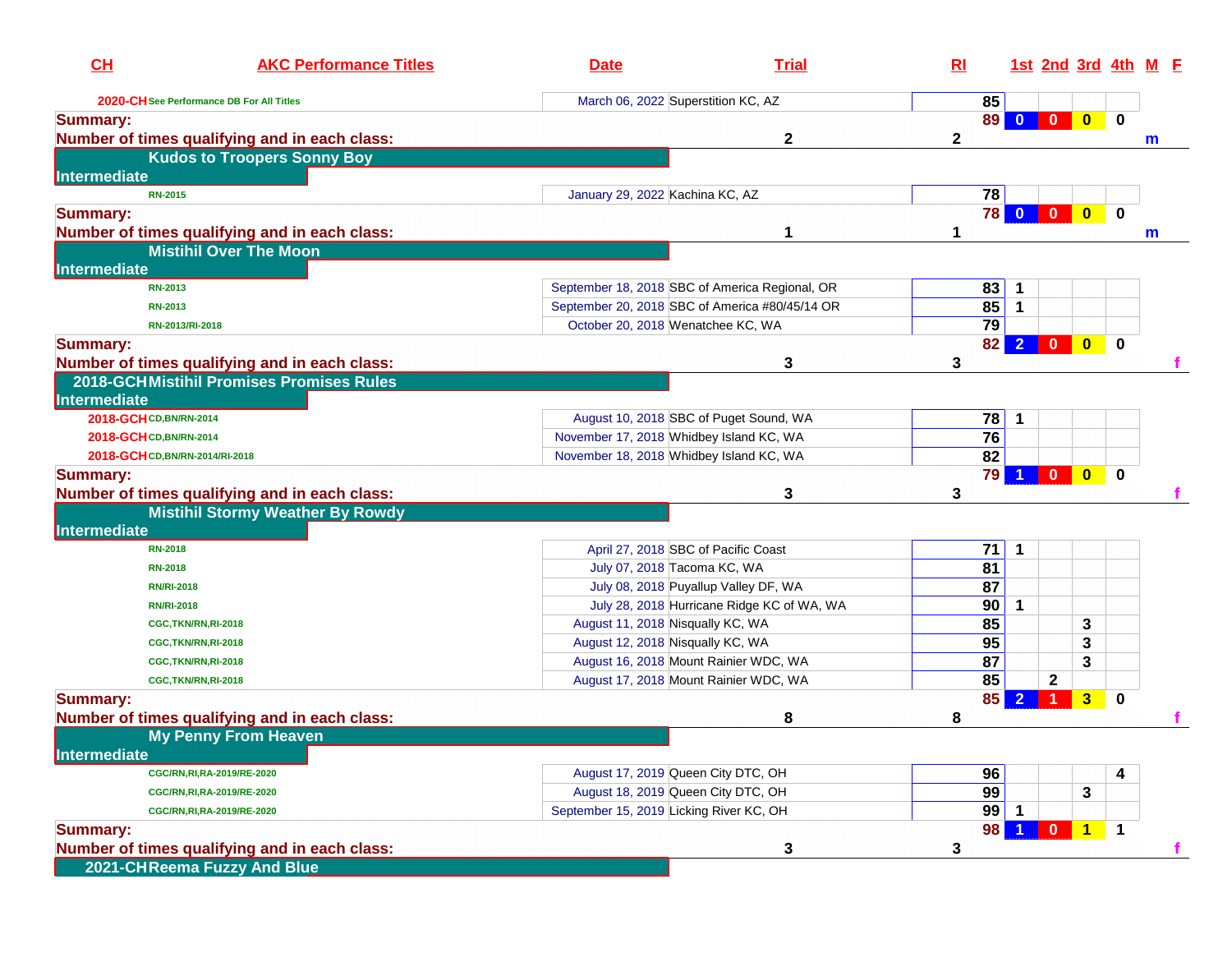| CH                           | <b>AKC Performance Titles</b>                 | <b>Date</b>                                    | <b>Trial</b>                                  | R <sub>l</sub> |                      |              |                      |             | 1st 2nd 3rd 4th M E |
|------------------------------|-----------------------------------------------|------------------------------------------------|-----------------------------------------------|----------------|----------------------|--------------|----------------------|-------------|---------------------|
| Intermediate                 |                                               |                                                |                                               |                |                      |              |                      |             |                     |
| 2021-CH CGC/2021-RN          |                                               | September 30, 2021 SBC of America #83/48/17 UT |                                               | 80             | $\mathbf 1$          |              |                      |             |                     |
| 2021-CH CGC/2021-RN          |                                               | October 29, 2021 Youngstown A-B TC, OH         |                                               | 83             |                      |              | 3                    |             |                     |
| 2021-CH CGC/2021-RN          |                                               | October 29, 2021 Youngstown A-B TC, OH         |                                               | 84             |                      |              |                      |             |                     |
| <b>Summary:</b>              | Number of times qualifying and in each class: |                                                | 3                                             | 82<br>3        |                      | $\bf{0}$     | $\blacktriangleleft$ | 0           |                     |
|                              | <b>Sadie Hunter</b>                           |                                                |                                               |                |                      |              |                      |             |                     |
| <b>Intermediate</b>          |                                               |                                                |                                               |                |                      |              |                      |             |                     |
|                              | BN,CDX,TKN/RN-2018                            |                                                | May 07, 2021 SBC of Pacific Coast, CA         | 84             | $\mathbf 1$          |              |                      |             |                     |
|                              | BN,CDX,TKN/RN-2018                            | September 04, 2021 County-Wide DTC, CA         |                                               | 96             | $\overline{1}$       |              |                      |             |                     |
|                              | BN,CDX,TKN/RN-2018/RI-2022                    | January 14, 2022 Sacramento DTC, CA            |                                               | 98             |                      | $\mathbf{2}$ |                      |             |                     |
|                              | BN,CDX,TKN/RN-2018/RI-2022                    | January 14, 2022 Sacramento DTC, CA            |                                               | 98             |                      |              |                      | 4           |                     |
| <b>Summary:</b>              |                                               |                                                |                                               | 94             |                      |              | $\bf{0}$             | $\mathbf 1$ |                     |
|                              | Number of times qualifying and in each class: |                                                | 4                                             | 4              |                      |              |                      |             |                     |
|                              | 2018-CH Shadow Mtn Big Bang                   |                                                |                                               |                |                      |              |                      |             |                     |
| Intermediate                 |                                               |                                                |                                               |                |                      |              |                      |             |                     |
| 2018-CH CGC/RN-2021          |                                               | October 22, 2021 AKC Virtual Rally             |                                               | 85             |                      |              |                      |             |                     |
| 2018-CH CGC/RN-2021          |                                               | April 22, 2022 AKC Virtual Rally               |                                               | 90             |                      |              |                      |             |                     |
| <b>Summary:</b>              |                                               |                                                |                                               | 88             | $\Omega$             | $\mathbf{0}$ | $\mathbf{0}$         | 0           |                     |
|                              | Number of times qualifying and in each class: |                                                | $\mathbf{2}$                                  | $\mathbf{2}$   |                      |              |                      |             |                     |
|                              | <b>Snowy Pines Athena</b>                     |                                                |                                               |                |                      |              |                      |             |                     |
| <b>Intermediate</b>          |                                               |                                                |                                               |                |                      |              |                      |             |                     |
|                              | CGCA,CGCU,TKA/RN-2020                         | December 18, 2020 AKC Virtual Rally            |                                               | 94             |                      |              |                      |             |                     |
|                              | CGCA,CGCU,TKA/RN-2020                         | December 18, 2020 AKC Virtual Rally            |                                               | 96             |                      |              |                      |             |                     |
|                              | CGCA,CGCU,TKA/RN,RI-2020                      | December 18, 2020 AKC Virtual Rally            |                                               | 96             |                      |              |                      |             |                     |
| <b>Summary:</b>              |                                               |                                                |                                               | 95             | $\mathbf{0}$         | $\mathbf{0}$ | $\bf{0}$             | $\mathbf 0$ |                     |
|                              | Number of times qualifying and in each class: |                                                | 3                                             | 3              |                      |              |                      |             |                     |
|                              | 2017-GCH Starbrites Ellington V Cedar         |                                                |                                               |                |                      |              |                      |             |                     |
| Intermediate                 |                                               |                                                |                                               |                |                      |              |                      |             |                     |
| 2017-GCH CGC/RN-2016         |                                               | September 17, 2018 SBC of America Regional, OR |                                               | 80             | $\blacktriangleleft$ |              |                      |             |                     |
| 2017-GCH CGC/RN-2016         |                                               | September 18, 2018 SBC of America #80/45/14 OR |                                               | 73             |                      | $\mathbf{2}$ |                      |             |                     |
| 2017-GCH CGC/RN-2016         |                                               | December 29, 2018 Cudahy KC, WI                |                                               | 75             |                      |              |                      |             |                     |
| 2017-GCH CGC/RN-2016/RI-2018 |                                               | December 30, 2018 Cudahy KC, WI                |                                               | 82             |                      |              |                      |             |                     |
| <b>Summary:</b>              |                                               |                                                |                                               | 78             |                      |              | $\bf{0}$             | $\bf{0}$    |                     |
|                              | Number of times qualifying and in each class: |                                                | 4                                             | 4              |                      |              |                      |             | m                   |
|                              | <b>Twin Hickorys Jokers 'R Wild</b>           |                                                |                                               |                |                      |              |                      |             |                     |
| <b>Intermediate</b>          |                                               |                                                |                                               |                |                      |              |                      |             |                     |
| <b>RN-2021</b>               |                                               | February 20, 2021 Oshkosh KC, WI               |                                               | 90             | $\overline{1}$       |              |                      |             |                     |
| <b>RN-2021</b>               |                                               |                                                | March 13, 2021 K-9 OTC of Menomonee Falls, WI | 100            | $\vert$ 1            |              |                      |             |                     |
| <b>RN, RI-2021</b>           |                                               |                                                | March 14, 2021 K-9 OTC of Menomonee Falls, WI | 85             |                      | $\mathbf{2}$ |                      |             |                     |
| <b>Summary:</b>              |                                               |                                                |                                               | 92             | $\mathbf{2}$         | $\mathbf{1}$ | $\mathbf{0}$         | $\bf{0}$    |                     |
|                              | Number of times qualifying and in each class: |                                                | 3                                             | 3              |                      |              |                      |             | m                   |
|                              | 2021-CHVicdorys You Will Rise Jeul Kreek      |                                                |                                               |                |                      |              |                      |             |                     |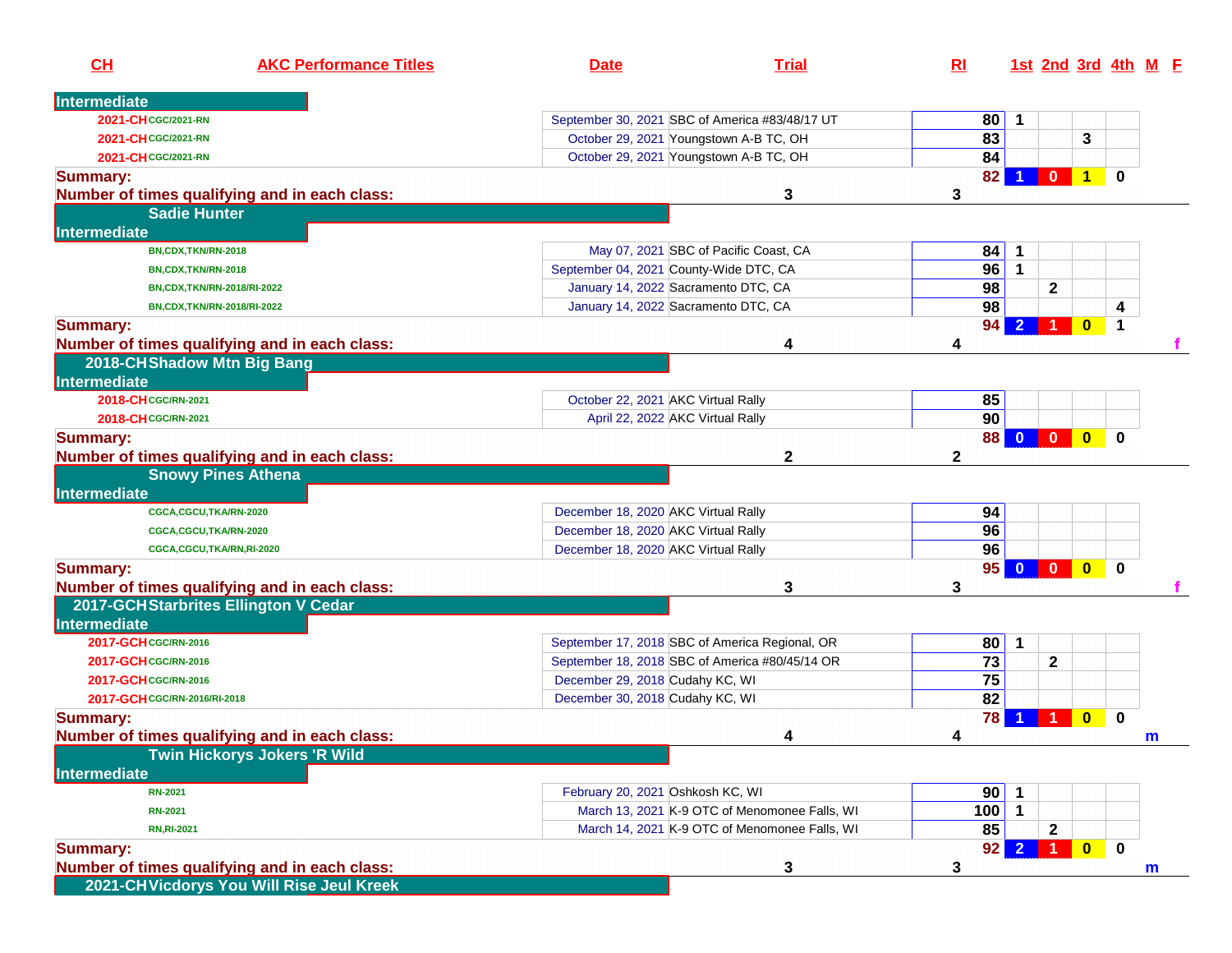| Intermediate<br>2021-CHTKN/2020-RN<br>August 21, 2020 AKC Virtual Rally<br>86<br>$71$ 1<br>June 12, 2021 SBC of Puget Sound, WA<br>$\overline{\mathbf{4}}$<br>2021-CHTKN/2020-RN<br>$\overline{\mathbf{0}}$<br>79<br>$\overline{0}$<br>$\mathbf{1}$<br>$\blacktriangleleft$<br>Number of times qualifying and in each class:<br>$\mathbf 2$<br>$\mathbf{2}$<br>2022-GCHVicdorys You'Re So Cold<br>Intermediate<br>$\overline{73}$<br>2022-GCH TKN/2021-RN<br>March 26, 2022 Peninsula DFC, WA<br>94<br>April 23, 2022 Tacoma KC, WA<br>2022-GCH TKN/2021-RN<br>$\overline{78}$<br>April 24, 2022 Tacoma KC, WA<br>2022-GCH TKN/2021-RN/RI-2022<br>82<br>$\mathbf{0}$<br>$\overline{\mathbf{0}}$<br>$\mathbf 0$<br>$\mathbf{0}$<br>Number of times qualifying and in each class:<br>3<br>3<br><b>2018-CHVonnakens Apollo</b><br>Intermediate<br>95<br>August 21, 2021 Olympic KC, WA<br>2018-CHRN-2021<br>76<br>October 23, 2021 Wenatchee KC, WA<br>2018-CHRN-2021<br>87<br>2018-CHRN, RI-2021<br>November 20, 2021 Whidbey Island KC, WA<br>$\mathbf 0$<br>86<br>$\mathbf{0}$<br>$\mathbf{0}$<br>$\mathbf{0}$<br>Number of times qualifying and in each class:<br>3<br>3<br>m<br>2017-GCHWesthavens When You Wish Upon A Star Heidi<br>Intermediate<br>98<br>2017-GCH FDC, CGC, TKN/RN-2019<br>May 11, 2019 Macon KC, GA<br>4<br>99<br>May 11, 2019 Macon KC, GA<br>2017-GCH FDC, CGC, TKN/RN-2019<br>82<br>May 17, 2019 Greater Kingsport KC, TN<br>4<br>2017-GCH FDC, CGC, TKN/RN, RI-2019<br>96<br>May 17, 2019 Greater Kingsport KC, TN<br>2017-GCH FDC, CGC, TKN/RN, RI-2019<br>85<br>May 24, 2019 Hendersonville KC, NC<br>2017-GCH FDC, CGC, TKN/RN, RI-2019<br>$\overline{98}$<br>May 26, 2019 Spartanburg KC, NC<br>$\mathbf 1$<br>2017-GCH FDC, CGC, TKN/RN, RI-2019<br>82<br>4<br>August 22, 2019 Griffin Georgia KC, KY<br>2017-GCH FDC, CGC, TKN/RN, RI-2019<br>$92$ 1<br>October 11, 2019 SBC of America Regional MO<br>2017-GCH FDC, CGC, TKN/RN, RI-2019<br>$\overline{2}$<br>92<br>$\overline{0}$<br>$\mathbf{0}$<br>$\overline{3}$<br><b>Summary:</b><br>8<br>8<br>Number of times qualifying and in each class:<br><b>Wild Turkey American Pie</b><br>Intermediate<br>98<br>January 14, 2022 Sacramento DTC, CA<br>$\overline{1}$<br><b>RN-2021</b><br>January 14, 2022 Sacramento DTC, CA<br>100<br>3<br><b>RN-2021</b><br>April 16, 2022 Sacramneto KC, CA<br>$100$ 1<br>RN-2021/RI-2022<br>2 <sup>1</sup><br>99<br>$\overline{0}$<br>$\mathbf{1}$<br>$\mathbf 0$<br><b>Summary:</b><br>3<br>3<br>Number of times qualifying and in each class:<br><b>Overall Class Averages &amp; Placement Totals:</b><br>6<br>87 20<br><b>Qualifying Scores:</b><br>74<br>74 | CH              | <b>AKC Performance Titles</b> | <b>Date</b> | <b>Trial</b> | $R_{\rm I}$ | 1st 2nd 3rd 4th M E |  |  |
|---------------------------------------------------------------------------------------------------------------------------------------------------------------------------------------------------------------------------------------------------------------------------------------------------------------------------------------------------------------------------------------------------------------------------------------------------------------------------------------------------------------------------------------------------------------------------------------------------------------------------------------------------------------------------------------------------------------------------------------------------------------------------------------------------------------------------------------------------------------------------------------------------------------------------------------------------------------------------------------------------------------------------------------------------------------------------------------------------------------------------------------------------------------------------------------------------------------------------------------------------------------------------------------------------------------------------------------------------------------------------------------------------------------------------------------------------------------------------------------------------------------------------------------------------------------------------------------------------------------------------------------------------------------------------------------------------------------------------------------------------------------------------------------------------------------------------------------------------------------------------------------------------------------------------------------------------------------------------------------------------------------------------------------------------------------------------------------------------------------------------------------------------------------------------------------------------------------------------------------------------------------------------------------------------------------------------------------------------------------------------------------------------------------------------------------------------------------------------------------------------------------------------------------------------------------------------------------------------------------------------------------------------------------------------------------|-----------------|-------------------------------|-------------|--------------|-------------|---------------------|--|--|
|                                                                                                                                                                                                                                                                                                                                                                                                                                                                                                                                                                                                                                                                                                                                                                                                                                                                                                                                                                                                                                                                                                                                                                                                                                                                                                                                                                                                                                                                                                                                                                                                                                                                                                                                                                                                                                                                                                                                                                                                                                                                                                                                                                                                                                                                                                                                                                                                                                                                                                                                                                                                                                                                                       |                 |                               |             |              |             |                     |  |  |
|                                                                                                                                                                                                                                                                                                                                                                                                                                                                                                                                                                                                                                                                                                                                                                                                                                                                                                                                                                                                                                                                                                                                                                                                                                                                                                                                                                                                                                                                                                                                                                                                                                                                                                                                                                                                                                                                                                                                                                                                                                                                                                                                                                                                                                                                                                                                                                                                                                                                                                                                                                                                                                                                                       |                 |                               |             |              |             |                     |  |  |
|                                                                                                                                                                                                                                                                                                                                                                                                                                                                                                                                                                                                                                                                                                                                                                                                                                                                                                                                                                                                                                                                                                                                                                                                                                                                                                                                                                                                                                                                                                                                                                                                                                                                                                                                                                                                                                                                                                                                                                                                                                                                                                                                                                                                                                                                                                                                                                                                                                                                                                                                                                                                                                                                                       |                 |                               |             |              |             |                     |  |  |
|                                                                                                                                                                                                                                                                                                                                                                                                                                                                                                                                                                                                                                                                                                                                                                                                                                                                                                                                                                                                                                                                                                                                                                                                                                                                                                                                                                                                                                                                                                                                                                                                                                                                                                                                                                                                                                                                                                                                                                                                                                                                                                                                                                                                                                                                                                                                                                                                                                                                                                                                                                                                                                                                                       | <b>Summary:</b> |                               |             |              |             |                     |  |  |
|                                                                                                                                                                                                                                                                                                                                                                                                                                                                                                                                                                                                                                                                                                                                                                                                                                                                                                                                                                                                                                                                                                                                                                                                                                                                                                                                                                                                                                                                                                                                                                                                                                                                                                                                                                                                                                                                                                                                                                                                                                                                                                                                                                                                                                                                                                                                                                                                                                                                                                                                                                                                                                                                                       |                 |                               |             |              |             |                     |  |  |
|                                                                                                                                                                                                                                                                                                                                                                                                                                                                                                                                                                                                                                                                                                                                                                                                                                                                                                                                                                                                                                                                                                                                                                                                                                                                                                                                                                                                                                                                                                                                                                                                                                                                                                                                                                                                                                                                                                                                                                                                                                                                                                                                                                                                                                                                                                                                                                                                                                                                                                                                                                                                                                                                                       |                 |                               |             |              |             |                     |  |  |
|                                                                                                                                                                                                                                                                                                                                                                                                                                                                                                                                                                                                                                                                                                                                                                                                                                                                                                                                                                                                                                                                                                                                                                                                                                                                                                                                                                                                                                                                                                                                                                                                                                                                                                                                                                                                                                                                                                                                                                                                                                                                                                                                                                                                                                                                                                                                                                                                                                                                                                                                                                                                                                                                                       |                 |                               |             |              |             |                     |  |  |
|                                                                                                                                                                                                                                                                                                                                                                                                                                                                                                                                                                                                                                                                                                                                                                                                                                                                                                                                                                                                                                                                                                                                                                                                                                                                                                                                                                                                                                                                                                                                                                                                                                                                                                                                                                                                                                                                                                                                                                                                                                                                                                                                                                                                                                                                                                                                                                                                                                                                                                                                                                                                                                                                                       |                 |                               |             |              |             |                     |  |  |
|                                                                                                                                                                                                                                                                                                                                                                                                                                                                                                                                                                                                                                                                                                                                                                                                                                                                                                                                                                                                                                                                                                                                                                                                                                                                                                                                                                                                                                                                                                                                                                                                                                                                                                                                                                                                                                                                                                                                                                                                                                                                                                                                                                                                                                                                                                                                                                                                                                                                                                                                                                                                                                                                                       |                 |                               |             |              |             |                     |  |  |
|                                                                                                                                                                                                                                                                                                                                                                                                                                                                                                                                                                                                                                                                                                                                                                                                                                                                                                                                                                                                                                                                                                                                                                                                                                                                                                                                                                                                                                                                                                                                                                                                                                                                                                                                                                                                                                                                                                                                                                                                                                                                                                                                                                                                                                                                                                                                                                                                                                                                                                                                                                                                                                                                                       |                 |                               |             |              |             |                     |  |  |
|                                                                                                                                                                                                                                                                                                                                                                                                                                                                                                                                                                                                                                                                                                                                                                                                                                                                                                                                                                                                                                                                                                                                                                                                                                                                                                                                                                                                                                                                                                                                                                                                                                                                                                                                                                                                                                                                                                                                                                                                                                                                                                                                                                                                                                                                                                                                                                                                                                                                                                                                                                                                                                                                                       | <b>Summary:</b> |                               |             |              |             |                     |  |  |
|                                                                                                                                                                                                                                                                                                                                                                                                                                                                                                                                                                                                                                                                                                                                                                                                                                                                                                                                                                                                                                                                                                                                                                                                                                                                                                                                                                                                                                                                                                                                                                                                                                                                                                                                                                                                                                                                                                                                                                                                                                                                                                                                                                                                                                                                                                                                                                                                                                                                                                                                                                                                                                                                                       |                 |                               |             |              |             |                     |  |  |
|                                                                                                                                                                                                                                                                                                                                                                                                                                                                                                                                                                                                                                                                                                                                                                                                                                                                                                                                                                                                                                                                                                                                                                                                                                                                                                                                                                                                                                                                                                                                                                                                                                                                                                                                                                                                                                                                                                                                                                                                                                                                                                                                                                                                                                                                                                                                                                                                                                                                                                                                                                                                                                                                                       |                 |                               |             |              |             |                     |  |  |
|                                                                                                                                                                                                                                                                                                                                                                                                                                                                                                                                                                                                                                                                                                                                                                                                                                                                                                                                                                                                                                                                                                                                                                                                                                                                                                                                                                                                                                                                                                                                                                                                                                                                                                                                                                                                                                                                                                                                                                                                                                                                                                                                                                                                                                                                                                                                                                                                                                                                                                                                                                                                                                                                                       |                 |                               |             |              |             |                     |  |  |
|                                                                                                                                                                                                                                                                                                                                                                                                                                                                                                                                                                                                                                                                                                                                                                                                                                                                                                                                                                                                                                                                                                                                                                                                                                                                                                                                                                                                                                                                                                                                                                                                                                                                                                                                                                                                                                                                                                                                                                                                                                                                                                                                                                                                                                                                                                                                                                                                                                                                                                                                                                                                                                                                                       |                 |                               |             |              |             |                     |  |  |
|                                                                                                                                                                                                                                                                                                                                                                                                                                                                                                                                                                                                                                                                                                                                                                                                                                                                                                                                                                                                                                                                                                                                                                                                                                                                                                                                                                                                                                                                                                                                                                                                                                                                                                                                                                                                                                                                                                                                                                                                                                                                                                                                                                                                                                                                                                                                                                                                                                                                                                                                                                                                                                                                                       |                 |                               |             |              |             |                     |  |  |
|                                                                                                                                                                                                                                                                                                                                                                                                                                                                                                                                                                                                                                                                                                                                                                                                                                                                                                                                                                                                                                                                                                                                                                                                                                                                                                                                                                                                                                                                                                                                                                                                                                                                                                                                                                                                                                                                                                                                                                                                                                                                                                                                                                                                                                                                                                                                                                                                                                                                                                                                                                                                                                                                                       |                 |                               |             |              |             |                     |  |  |
|                                                                                                                                                                                                                                                                                                                                                                                                                                                                                                                                                                                                                                                                                                                                                                                                                                                                                                                                                                                                                                                                                                                                                                                                                                                                                                                                                                                                                                                                                                                                                                                                                                                                                                                                                                                                                                                                                                                                                                                                                                                                                                                                                                                                                                                                                                                                                                                                                                                                                                                                                                                                                                                                                       | <b>Summary:</b> |                               |             |              |             |                     |  |  |
|                                                                                                                                                                                                                                                                                                                                                                                                                                                                                                                                                                                                                                                                                                                                                                                                                                                                                                                                                                                                                                                                                                                                                                                                                                                                                                                                                                                                                                                                                                                                                                                                                                                                                                                                                                                                                                                                                                                                                                                                                                                                                                                                                                                                                                                                                                                                                                                                                                                                                                                                                                                                                                                                                       |                 |                               |             |              |             |                     |  |  |
|                                                                                                                                                                                                                                                                                                                                                                                                                                                                                                                                                                                                                                                                                                                                                                                                                                                                                                                                                                                                                                                                                                                                                                                                                                                                                                                                                                                                                                                                                                                                                                                                                                                                                                                                                                                                                                                                                                                                                                                                                                                                                                                                                                                                                                                                                                                                                                                                                                                                                                                                                                                                                                                                                       |                 |                               |             |              |             |                     |  |  |
|                                                                                                                                                                                                                                                                                                                                                                                                                                                                                                                                                                                                                                                                                                                                                                                                                                                                                                                                                                                                                                                                                                                                                                                                                                                                                                                                                                                                                                                                                                                                                                                                                                                                                                                                                                                                                                                                                                                                                                                                                                                                                                                                                                                                                                                                                                                                                                                                                                                                                                                                                                                                                                                                                       |                 |                               |             |              |             |                     |  |  |
|                                                                                                                                                                                                                                                                                                                                                                                                                                                                                                                                                                                                                                                                                                                                                                                                                                                                                                                                                                                                                                                                                                                                                                                                                                                                                                                                                                                                                                                                                                                                                                                                                                                                                                                                                                                                                                                                                                                                                                                                                                                                                                                                                                                                                                                                                                                                                                                                                                                                                                                                                                                                                                                                                       |                 |                               |             |              |             |                     |  |  |
|                                                                                                                                                                                                                                                                                                                                                                                                                                                                                                                                                                                                                                                                                                                                                                                                                                                                                                                                                                                                                                                                                                                                                                                                                                                                                                                                                                                                                                                                                                                                                                                                                                                                                                                                                                                                                                                                                                                                                                                                                                                                                                                                                                                                                                                                                                                                                                                                                                                                                                                                                                                                                                                                                       |                 |                               |             |              |             |                     |  |  |
|                                                                                                                                                                                                                                                                                                                                                                                                                                                                                                                                                                                                                                                                                                                                                                                                                                                                                                                                                                                                                                                                                                                                                                                                                                                                                                                                                                                                                                                                                                                                                                                                                                                                                                                                                                                                                                                                                                                                                                                                                                                                                                                                                                                                                                                                                                                                                                                                                                                                                                                                                                                                                                                                                       |                 |                               |             |              |             |                     |  |  |
|                                                                                                                                                                                                                                                                                                                                                                                                                                                                                                                                                                                                                                                                                                                                                                                                                                                                                                                                                                                                                                                                                                                                                                                                                                                                                                                                                                                                                                                                                                                                                                                                                                                                                                                                                                                                                                                                                                                                                                                                                                                                                                                                                                                                                                                                                                                                                                                                                                                                                                                                                                                                                                                                                       |                 |                               |             |              |             |                     |  |  |
|                                                                                                                                                                                                                                                                                                                                                                                                                                                                                                                                                                                                                                                                                                                                                                                                                                                                                                                                                                                                                                                                                                                                                                                                                                                                                                                                                                                                                                                                                                                                                                                                                                                                                                                                                                                                                                                                                                                                                                                                                                                                                                                                                                                                                                                                                                                                                                                                                                                                                                                                                                                                                                                                                       |                 |                               |             |              |             |                     |  |  |
|                                                                                                                                                                                                                                                                                                                                                                                                                                                                                                                                                                                                                                                                                                                                                                                                                                                                                                                                                                                                                                                                                                                                                                                                                                                                                                                                                                                                                                                                                                                                                                                                                                                                                                                                                                                                                                                                                                                                                                                                                                                                                                                                                                                                                                                                                                                                                                                                                                                                                                                                                                                                                                                                                       |                 |                               |             |              |             |                     |  |  |
|                                                                                                                                                                                                                                                                                                                                                                                                                                                                                                                                                                                                                                                                                                                                                                                                                                                                                                                                                                                                                                                                                                                                                                                                                                                                                                                                                                                                                                                                                                                                                                                                                                                                                                                                                                                                                                                                                                                                                                                                                                                                                                                                                                                                                                                                                                                                                                                                                                                                                                                                                                                                                                                                                       |                 |                               |             |              |             |                     |  |  |
|                                                                                                                                                                                                                                                                                                                                                                                                                                                                                                                                                                                                                                                                                                                                                                                                                                                                                                                                                                                                                                                                                                                                                                                                                                                                                                                                                                                                                                                                                                                                                                                                                                                                                                                                                                                                                                                                                                                                                                                                                                                                                                                                                                                                                                                                                                                                                                                                                                                                                                                                                                                                                                                                                       |                 |                               |             |              |             |                     |  |  |
|                                                                                                                                                                                                                                                                                                                                                                                                                                                                                                                                                                                                                                                                                                                                                                                                                                                                                                                                                                                                                                                                                                                                                                                                                                                                                                                                                                                                                                                                                                                                                                                                                                                                                                                                                                                                                                                                                                                                                                                                                                                                                                                                                                                                                                                                                                                                                                                                                                                                                                                                                                                                                                                                                       |                 |                               |             |              |             |                     |  |  |
|                                                                                                                                                                                                                                                                                                                                                                                                                                                                                                                                                                                                                                                                                                                                                                                                                                                                                                                                                                                                                                                                                                                                                                                                                                                                                                                                                                                                                                                                                                                                                                                                                                                                                                                                                                                                                                                                                                                                                                                                                                                                                                                                                                                                                                                                                                                                                                                                                                                                                                                                                                                                                                                                                       |                 |                               |             |              |             |                     |  |  |
|                                                                                                                                                                                                                                                                                                                                                                                                                                                                                                                                                                                                                                                                                                                                                                                                                                                                                                                                                                                                                                                                                                                                                                                                                                                                                                                                                                                                                                                                                                                                                                                                                                                                                                                                                                                                                                                                                                                                                                                                                                                                                                                                                                                                                                                                                                                                                                                                                                                                                                                                                                                                                                                                                       |                 |                               |             |              |             |                     |  |  |
|                                                                                                                                                                                                                                                                                                                                                                                                                                                                                                                                                                                                                                                                                                                                                                                                                                                                                                                                                                                                                                                                                                                                                                                                                                                                                                                                                                                                                                                                                                                                                                                                                                                                                                                                                                                                                                                                                                                                                                                                                                                                                                                                                                                                                                                                                                                                                                                                                                                                                                                                                                                                                                                                                       |                 |                               |             |              |             |                     |  |  |
|                                                                                                                                                                                                                                                                                                                                                                                                                                                                                                                                                                                                                                                                                                                                                                                                                                                                                                                                                                                                                                                                                                                                                                                                                                                                                                                                                                                                                                                                                                                                                                                                                                                                                                                                                                                                                                                                                                                                                                                                                                                                                                                                                                                                                                                                                                                                                                                                                                                                                                                                                                                                                                                                                       |                 |                               |             |              |             |                     |  |  |
|                                                                                                                                                                                                                                                                                                                                                                                                                                                                                                                                                                                                                                                                                                                                                                                                                                                                                                                                                                                                                                                                                                                                                                                                                                                                                                                                                                                                                                                                                                                                                                                                                                                                                                                                                                                                                                                                                                                                                                                                                                                                                                                                                                                                                                                                                                                                                                                                                                                                                                                                                                                                                                                                                       |                 |                               |             |              |             |                     |  |  |
|                                                                                                                                                                                                                                                                                                                                                                                                                                                                                                                                                                                                                                                                                                                                                                                                                                                                                                                                                                                                                                                                                                                                                                                                                                                                                                                                                                                                                                                                                                                                                                                                                                                                                                                                                                                                                                                                                                                                                                                                                                                                                                                                                                                                                                                                                                                                                                                                                                                                                                                                                                                                                                                                                       |                 |                               |             |              |             |                     |  |  |
|                                                                                                                                                                                                                                                                                                                                                                                                                                                                                                                                                                                                                                                                                                                                                                                                                                                                                                                                                                                                                                                                                                                                                                                                                                                                                                                                                                                                                                                                                                                                                                                                                                                                                                                                                                                                                                                                                                                                                                                                                                                                                                                                                                                                                                                                                                                                                                                                                                                                                                                                                                                                                                                                                       |                 |                               |             |              |             |                     |  |  |
|                                                                                                                                                                                                                                                                                                                                                                                                                                                                                                                                                                                                                                                                                                                                                                                                                                                                                                                                                                                                                                                                                                                                                                                                                                                                                                                                                                                                                                                                                                                                                                                                                                                                                                                                                                                                                                                                                                                                                                                                                                                                                                                                                                                                                                                                                                                                                                                                                                                                                                                                                                                                                                                                                       |                 |                               |             |              |             |                     |  |  |
|                                                                                                                                                                                                                                                                                                                                                                                                                                                                                                                                                                                                                                                                                                                                                                                                                                                                                                                                                                                                                                                                                                                                                                                                                                                                                                                                                                                                                                                                                                                                                                                                                                                                                                                                                                                                                                                                                                                                                                                                                                                                                                                                                                                                                                                                                                                                                                                                                                                                                                                                                                                                                                                                                       |                 |                               |             |              |             |                     |  |  |
|                                                                                                                                                                                                                                                                                                                                                                                                                                                                                                                                                                                                                                                                                                                                                                                                                                                                                                                                                                                                                                                                                                                                                                                                                                                                                                                                                                                                                                                                                                                                                                                                                                                                                                                                                                                                                                                                                                                                                                                                                                                                                                                                                                                                                                                                                                                                                                                                                                                                                                                                                                                                                                                                                       |                 |                               |             |              |             |                     |  |  |
|                                                                                                                                                                                                                                                                                                                                                                                                                                                                                                                                                                                                                                                                                                                                                                                                                                                                                                                                                                                                                                                                                                                                                                                                                                                                                                                                                                                                                                                                                                                                                                                                                                                                                                                                                                                                                                                                                                                                                                                                                                                                                                                                                                                                                                                                                                                                                                                                                                                                                                                                                                                                                                                                                       |                 |                               |             |              |             |                     |  |  |

In the case of a Saint Bernard Specialty holding an all-breed trial with their specialty, two (2) placements are possible.